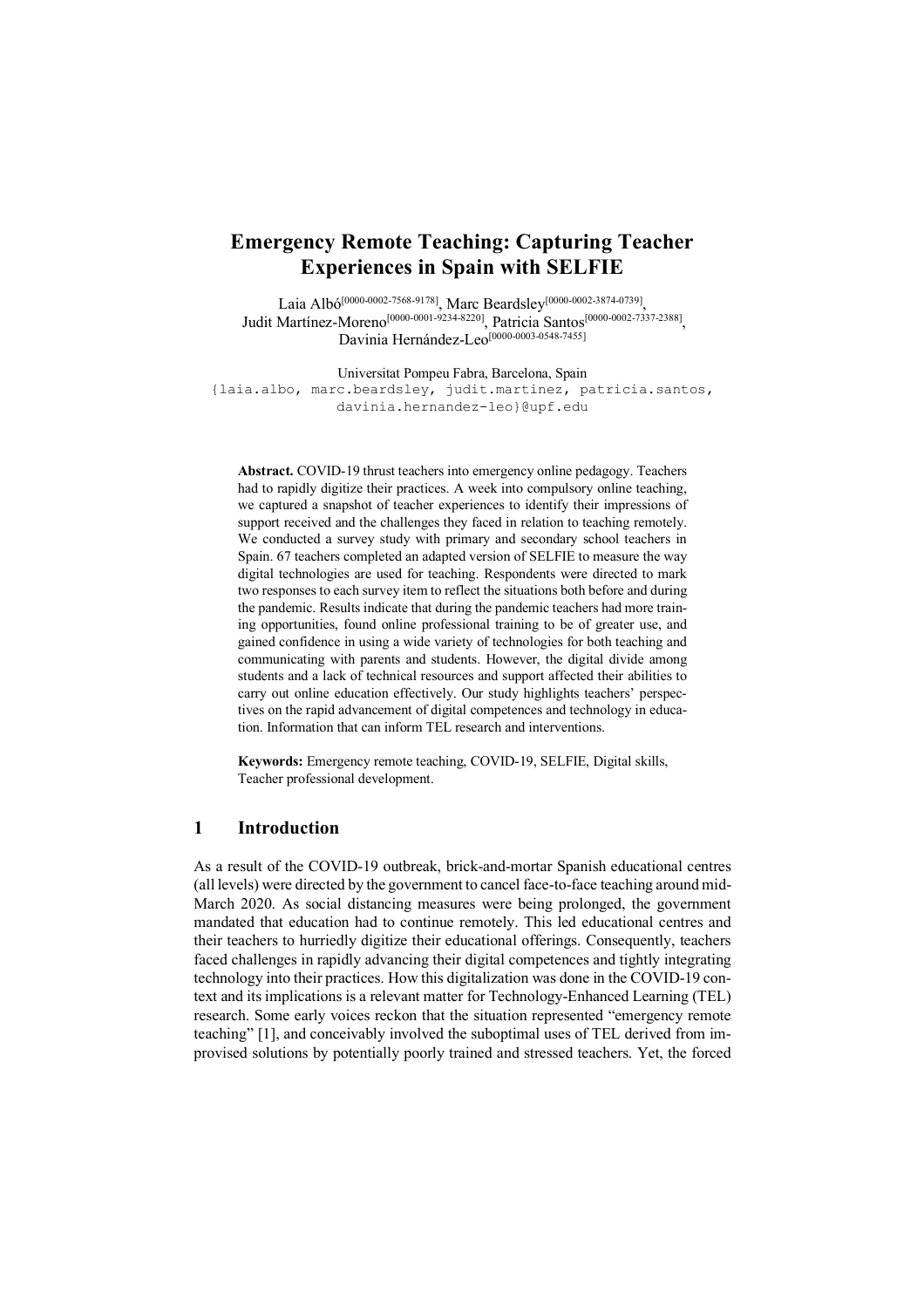adoption of digital technologies also presents an opportunity to explore the digital technologies, practices and training (professional development) that teachers have found to be useful in the current context – offering a potential foundation from which digital competences can be further advanced. In our study, we captured a snapshot of teacher experiences to identify their impressions of support received and the challenges they faced in relation to teaching remotely. The aim of our work is to highlight challenges teachers need support in facing with the rapid advancement of digital competences and technology in education.

# **2 Digitalization of Education**

In 2018, the European Commission adopted a Digital Education Action Plan [2] aimed at preparing Europe for the forthcoming digital age. The plan's objectives included fostering technology use and digital competence development in education and focused on three priorities: (1) Making better use of digital technology for teaching and learning; (2) Developing digital competences and skills; (3) Improving education through better data analysis and foresight. In the same year, the Teaching and Learning International Survey (TALIS) was conducted. TALIS results [3] highlighted the need to support teachers in making use of information and communication technologies (ICT). Key findings were that "only 56% of teachers across the OECD participated in training in the use of ICT for teaching as part of their initial education or training," "only 43% of teachers felt well or very well prepared for this element when they began teaching," 25% of school leaders said that "inadequate use of digital technology for teaching is a hindrance to quality instruction," and the use of ICT for teaching was identified as "the second highest area of professional development that teachers (18%) report a high need for." Despite the identified need to provide teachers with ICT training, the results of the 2nd Survey of Schools conducted by the European Commission that were published in 2019 [4] showed that "more than 6 out of 10 European students are taught by teachers that engage in professional development activities about ICT in their own time" as "teacher training in ICT is rarely compulsory." Responses to the COVID-19 pandemic have increased the use of digital technology for teaching and learning; and are likely to increase the ICT professional development opportunities for teachers.

### **2.1 Measuring the digitalization of education**

The European Framework for Digitally-Competent Educational Organisations (DigCompOrg) is a framework for promoting digital-age learning [5]. The framework was developed to guide processes of self-reflection and self-assessment for educational organizations as they work to integrate and deploy digital learning technologies. SELFIE (Self-reflection on Effective Learning by Fostering the use of Innovative Educational Technologies) [6] is an online self-reflection tool for schools based on DigCompOrg that works to highlight what is working well, where improvement is needed and what the priorities should be. SELFIE is a useful tool for capturing a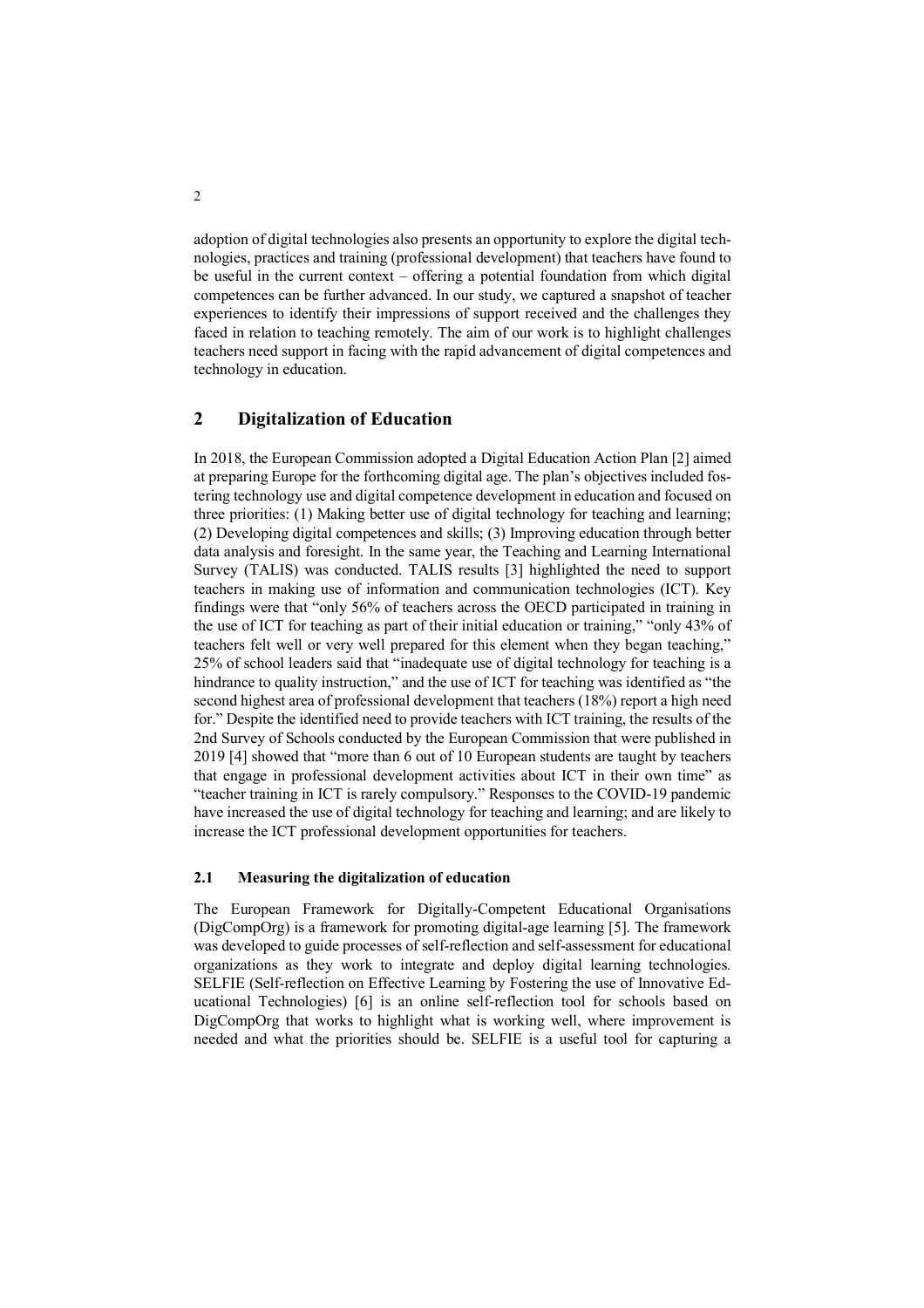snapshot of teacher perceptions at a specific moment that can later be used to gauge progress made toward developing digital learning competences.

#### **2.2 Emergency remote teaching**

Hodges et al. (2020) [1] define the term emergency remote teaching (ERT) as an alternate instructional delivery mode due to crisis circumstances. The primary objective is not to re-create a robust educational ecosystem but rather to provide full remote teaching solutions for instruction that are quick to set up. In other words, ERT "involves the use of fully remote teaching solutions for instruction or education that would otherwise be delivered face-to-face or as blended or hybrid courses and that will return to that format once the crisis or emergency has abated." In such crisis situations, despite the good intentions of educational centres and their teachers, reflective learning design [7] processes are hindered. What we know from research is that effective learning design should involve a careful analysis of the particular needs of students at the different educational levels and of other factors and concerns in their contexts [8]. The conclusions of this analysis phase inform later decisions in the design of (digital) distance teaching and learning. Without such an analysis, critical decisions are often pushed to the periphery. For example, decisions about what specific problems to tackle (e.g. those related to inclusion as "around one fifth of people in Spain are not yet online and close to half of them still lack basic digital skills" [10]), and about what skills [7] and supports are needed by teachers may not be adequately taken into consideration.

### **3 Educational response to COVID-19 in Spain**

The COVID-19 outbreak resulted in brick-and-mortar Spanish educational centres (all levels) cancelling face-to-face teaching around mid-March 2020. The exact date depended on the particular region, but there were only a few days of difference (e.g. March 11 in Madrid and La Rioja, March 13 in Catalonia, Canary Islands and the Basque Country). By March 15, the Spanish government had mandated that schools across Spain were no longer permitted to hold face-to-face lessons. The closure of classrooms was initially thought to be a short-term measure and only some areas, such as Madrid, shifted their educational activities online at this stage [10]. It was not until April 15, after the spring holidays, that the Spanish Ministry of Education and Vocational Training (MEFP) announced that educational activity would be maintained at a distance for the third trimester of the school year [11]. On April 24, the Official State Newsletter (*Boletín Oficial del Estado*) from the Government of Spain mandated that educational activity would be maintained at a distance and the school year would not be extended beyond June [12].

From the onset, top-down efforts were made to ease the burden on students [12-14], support socially disadvantaged students [15-17], and make resources available to schools and teachers [15, 18-20]. For example, efforts to support socially disadvantaged students included the launching of 5 hours a day of educational programming on major TV channels [15], facilitating Internet access by sending out 40Gb/month SIM cards to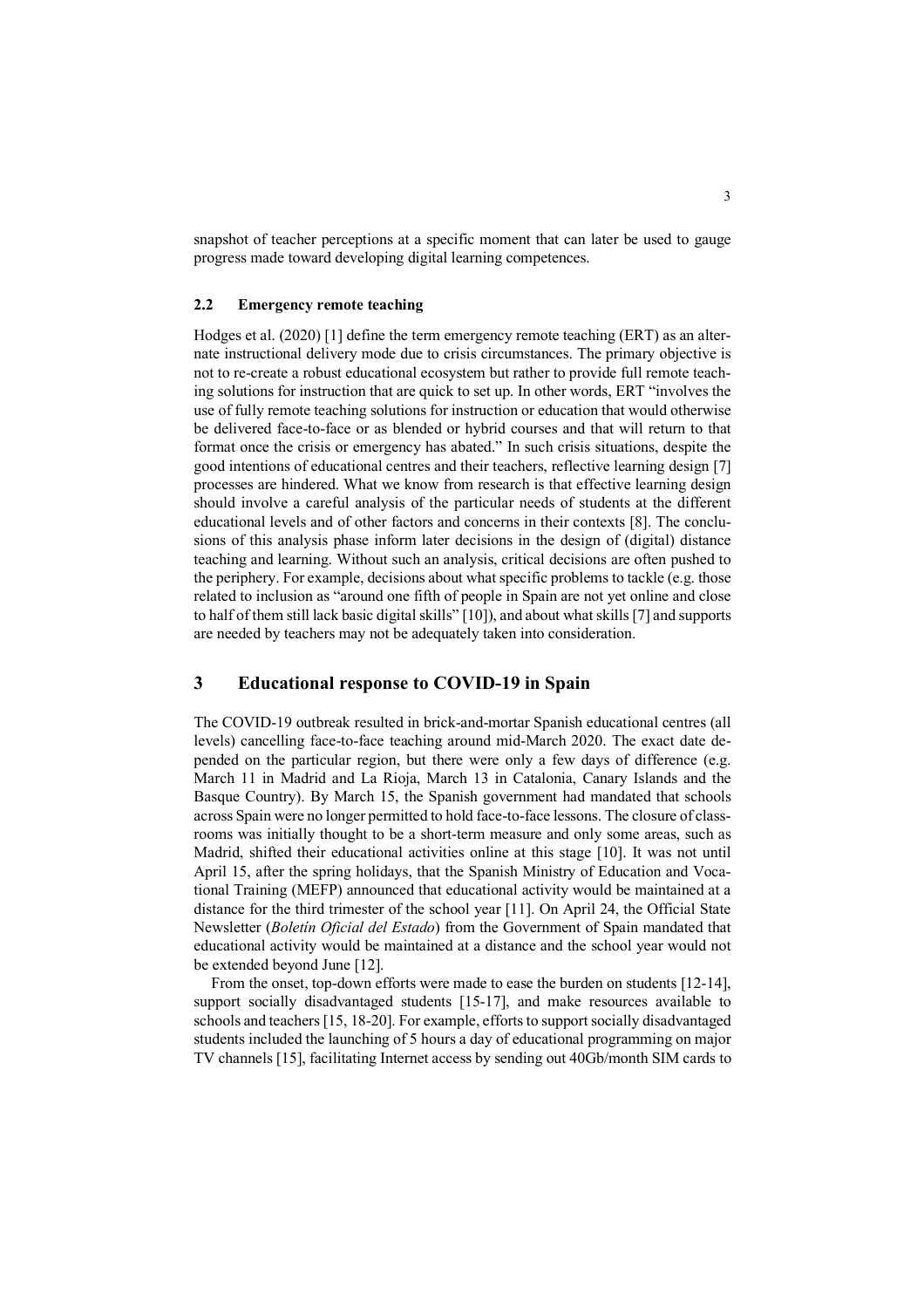upper secondary and vocational training students in need [16], and distributing digital devices to students that needed them [17]. Examples of top-down support by MEFP for educators included the sharing of online platforms with materials for teachers to use [15, 18, 20], the launching of a website dedicated to facilitating access to remote teaching resources [18], and the creation a YouTube channel with video tutorials for teachers to support their use of digital tools [19]. With these top-down directives documented in public records, it is important to note the experiences from a bottom-up perspective. Thus, to investigate potential advances made in the digitisation of education that could be carried beyond emergency remote teaching, we highlight teacher perspectives on what went well, what needs remained unaddressed, and where opportunities may lie moving forward. Such information can inform near future TEL research and interventions. Accordingly, our study compares the situations of teachers both before and during the pandemic with regard to the following research questions: RQ1. How do teachers feel about the support they have received in digitizing their practices? RQ1.1. What kind of support/guidance has been received? RQ1.2. What has been useful? RQ1.3. What has been the perceived impact? RQ2. What challenges have emerged out of having to shift teaching online?

# **4 Methodology**

We conducted a survey research study [21] to capture a picture of the emergency educational response to COVID-19 in Spain from a population of teachers.

### **4.1 Participants and Sample**

Participants were 67 teachers (73.1% female) from primary and secondary schools in Spain (92.5% from Catalonia, 4.5% from Aragon and 3% from Extremadura). Almost half of the teachers were from public schools (47.8%) and half from semi-private schools (50.7%). Only one teacher reported being from a private school (1.5%). In terms of teaching experience, 43.3% of participants had more than 20 years of experience, 26.8% between 10 to 20 years, and 29.9% ten years or less of experience. The age distribution of participants was 1.5% under 25 years old; 11.9% from 25 to 29 years old; 10.4% from 30 to 39 years old; 34.3% from 40 to 49 years old; 31.3% from 50 to 59 years old; and 10.4% more than 60 years old. Table 1 presents participant characteristics regarding educational level taught (41.8% from Primary Education and 58.2% from Secondary Education); their approach in using digital technologies, from early adopters (23.9%) to laggards (6%); the percentage of teaching time devoted in class to using digital technologies in the three months before the closure of schools (results show balanced percentages); and the socio-economic aspects of their students. In addition, 92.5% of the teachers stated that there is an ICT coordinator in their school.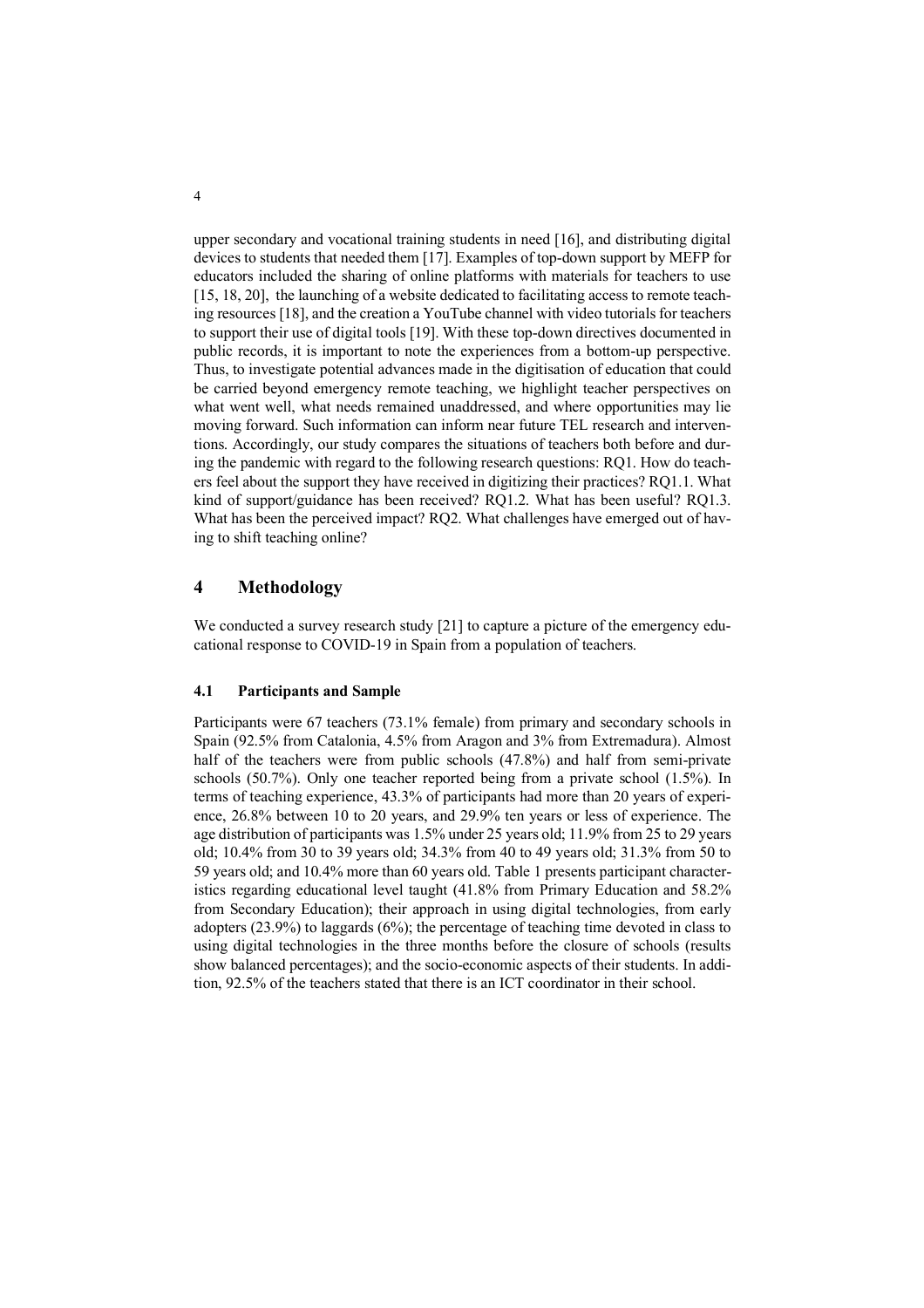| <b>Item</b>                                                                                                    |                                                                                     |                                               | f              | $\frac{0}{0}$ |
|----------------------------------------------------------------------------------------------------------------|-------------------------------------------------------------------------------------|-----------------------------------------------|----------------|---------------|
| Educational<br>level                                                                                           | Primary Education (6-12yo)                                                          |                                               |                | 41.8          |
|                                                                                                                | Secondary<br>Education                                                              | Secondary Education (13-16 yo)                |                | 31.3          |
|                                                                                                                |                                                                                     | Upper Secondary General Education (17-18 yo)  | $\overline{7}$ | 10.4          |
|                                                                                                                |                                                                                     | Upper Secondary Vocational Education (>17 yo) | 11             | 16.4          |
| Approach in<br>using digital<br>technologies                                                                   | I tend to use digital technologies after the majority of my colleagues.             |                                               |                | 6             |
|                                                                                                                | I tend to use digital technologies at the pace of the majority of my<br>colleagues. |                                               |                |               |
|                                                                                                                | I tend to be an early adopter where I see clear benefits.                           |                                               |                | 25.4          |
|                                                                                                                | I am usually among the innovators who try out new technologies.                     |                                               |                |               |
| Percentage of teaching time using<br>digital technologies in class in the<br>3 months before the schools close |                                                                                     | $0 - 10%$                                     |                | 10.4          |
|                                                                                                                |                                                                                     | 11-25%                                        |                | 23.9          |
|                                                                                                                |                                                                                     | 26-50%                                        |                | 29.9          |
|                                                                                                                |                                                                                     | 51-75%                                        |                | 14.9          |
|                                                                                                                |                                                                                     | 76-100%                                       |                | 20.9          |
| Percentage of students in the<br>school coming from economically<br>disadvantaged homes                        |                                                                                     | Fewer than 10%                                |                | 55.2          |
|                                                                                                                |                                                                                     | $10 - 25%$                                    | 17             | 25.4          |
|                                                                                                                |                                                                                     | 26-50%                                        | 6              | 9             |
|                                                                                                                |                                                                                     | Above $50\%$                                  |                | 4.5           |
|                                                                                                                |                                                                                     | I don't know                                  | $\overline{4}$ | 6             |

**Table 1.** Participants' characteristics (f: frequency; yo: years old).

#### **4.2 Online Questionnaire**

We conducted a survey study using an online questionnaire. The instrument was adapted from the SELFIE tool [6] introduced in Section 2.1. Table 2 shows the questions used and their corresponding items/codes in SELFIE. In order to study the situations both before and during the pandemic, participants were able to mark two responses to each survey item considering both timeframes ("During the previous year before schools were forced to close" and "During the emergency remote teaching situation"). Most questions were answered using a five-point Likert scale. Questions regarding RQ1.1 (Q1a-d) used an agreement scale, questions concerning RQ1.2 (Q2a-f) used a usefulness scale, and questions with respect to RQ1.3 (Q3a-d) used a confidence scale. Moreover, a final question (Q4) connected with RQ2, asked participants to mark all of the negative factors that affect their teaching and learning with digital technologies. An additional open question was formulated by the authors asking whether teachers had considered different teaching strategies that could be more inclusive with students who were in difficult situations during the outbreak.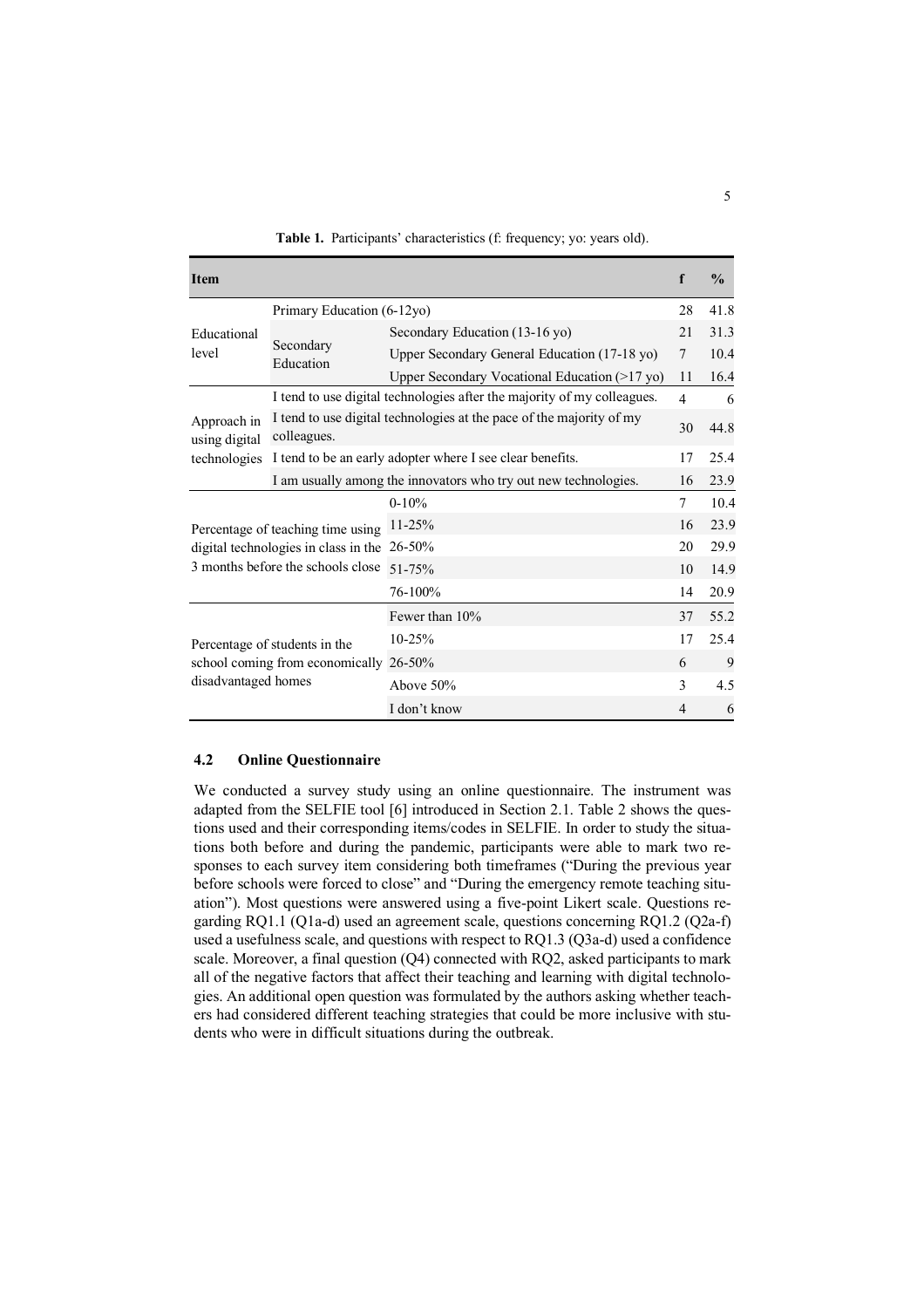| <b>Table 2.</b> Questionnaire adapted from SELFIE [6]. |  |  |  |  |  |  |
|--------------------------------------------------------|--|--|--|--|--|--|
|--------------------------------------------------------|--|--|--|--|--|--|

| $\mathbf 0$      | <b>SELFIE</b><br>Item (Code)                  | <b>Ouestion</b>                                                                                                                                                          |
|------------------|-----------------------------------------------|--------------------------------------------------------------------------------------------------------------------------------------------------------------------------|
|                  | $Q1a$ CPD needs $(C1)$                        | Our school leaders discuss with us our Continuing Professional<br>Development (CPD) needs for teaching with digital tech.                                                |
|                  | Q1b Participation in CPD<br>(C2)              | I have opportunities to participate in CPD for teaching and learn-<br>ing with digital technologies.                                                                     |
| Q1c              | Sharing experiences<br>(C3)                   | Our school leaders support us to share experiences within school<br>about teaching with digital technologies.                                                            |
|                  | Q1d Digital assessment<br>(E1)                | Our school leaders support me in using digital technologies for<br>assessment.                                                                                           |
| Q2a              | Online professional<br>learning               | Online courses, webinars or online conferences.                                                                                                                          |
|                  | Q2b Learning through col-<br>laboration       | Learning from other teachers within your school through online<br>or offline collaboration.                                                                              |
|                  | Q2c Learning through<br>professional networks | Learning from other teachers through online teachers' networks<br>or communities of practice (such as eTwinning).                                                        |
| Q <sub>2</sub> d | In-house<br>mentoring/coaching                | In-house mentoring or coaching, as part of a formal school ar-<br>rangement.                                                                                             |
| O <sub>2</sub> e | Other in-house train-<br>ing                  | Other in-house training sessions organised by the school (for<br>instance workshops by the ICT Coordinator or observing col-<br>leagues teaching).                       |
| Q2f              | Accredited                                    | Accredited programmes (for instance short accredited courses,                                                                                                            |
| Q3a              | programmes<br>Preparing lessons<br>Class      | degree programmes).<br>Preparing lessons by editing or creating a variety of digital re-<br>sources (for instance slide show, images, audio or video).                   |
| Q3b              | Class teaching                                | Class teaching using a variety of devices (such as interactive<br>whiteboards, video projectors) and resources (for instance<br>online quizzes, mind maps, simulations). |
|                  | Q3c Feedback and support                      | Assessing or providing personal feedback and support to stu-<br>dents.                                                                                                   |
|                  | Q3d Communication                             | Communicating with students and parents.                                                                                                                                 |
| Q4               | Negative factors for<br>technology use        | Is teaching and learning with digital<br>technologies in your (school/at home) negatively affected by<br>the following factors? <sup>1</sup>                             |

<sup>1</sup>See list of factors in Figure 4.

### **4.3 Procedure and Analysis**

Both Catalan and Spanish versions of SELFIE were offered to participants dependent on the region they taught in. The Spanish version was an official translation of the tool. The Catalan version was translated by the authors. The survey was administered online by sharing links to the questionnaire on teacher WhatsApp groups and by emailing teachers directly. Due to the emergency situation, it was anticipated that response rates would be low. To maximize response rates, personal recruitment approaches were prioritized as such approaches have been shown to increase response rates [22]. For example, the questionnaire was disseminated to school communities through existing contacts following a collaborative rather than top-down approach. The questionnaire was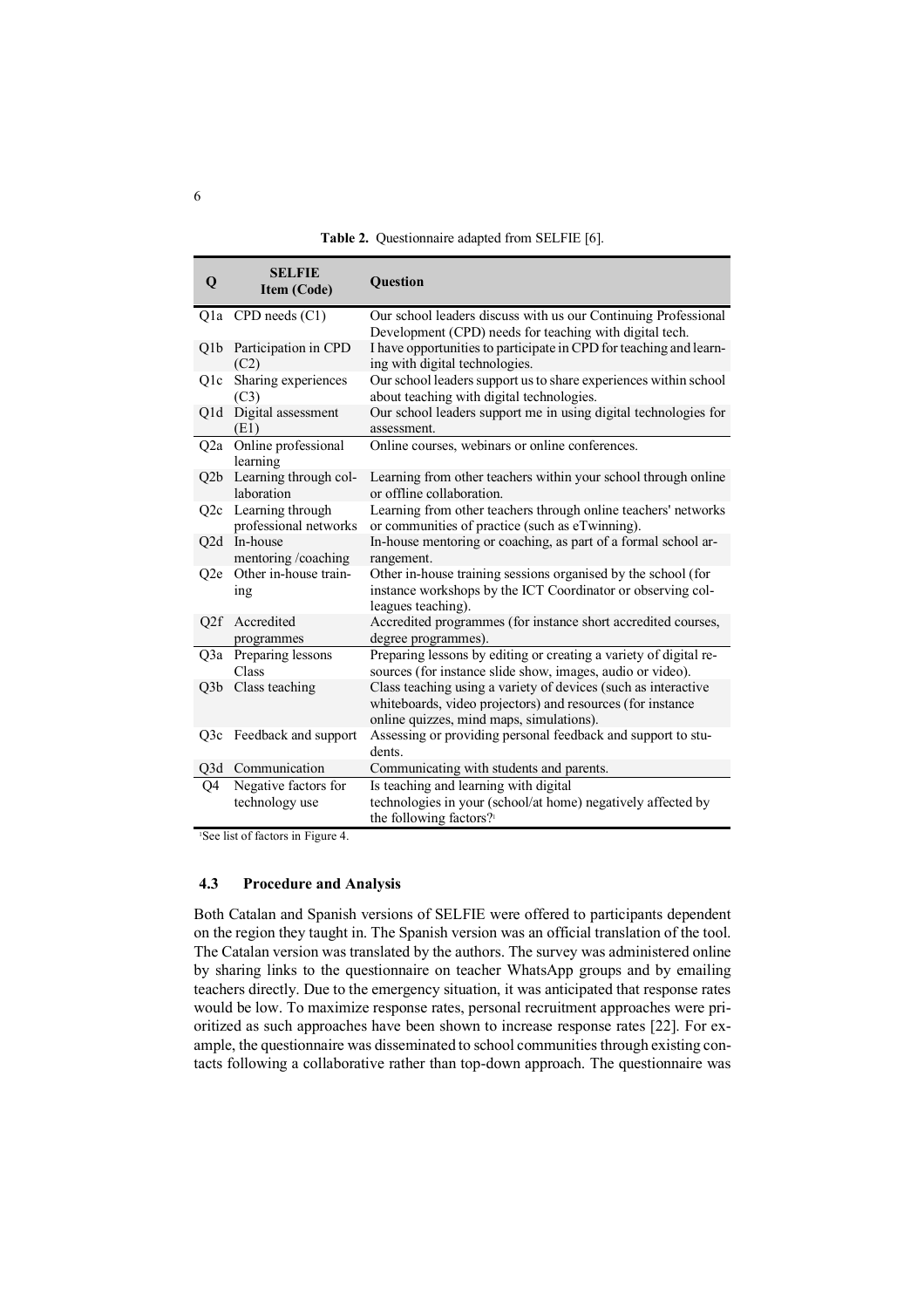open for 5 days, from April 20 to 24. The response rate was 30% (74 total responses out of 241 total clicks to the online link). Statistical tests were used to analyse the collected data. Specifically, we used nonparametric statistical tests for comparing groupings of responses (before the emergency versus during the emergency; public versus semi-private school teachers; primary versus secondary school teachers).

### **5 Results**

### **5.1 What Kind of Support Has Been Received?**

Figure 1 shows a comparison of the situations before and during the COVID-19 emergency related to training opportunities and support from school leaders (Q1a-d). Results show that for primary education teachers, their inclusion by school leaders in detecting continuing professional development (CPD) needs increased significantly during the emergency when compared to the period prior to the forced closing of schools ((b): *M*=3.43, *SE*=0.22; (d): *M*=3.89, *SE*=0.16; Wilcoxon Test, *p*=0.019). During the pandemic, there was a significant increase in opportunities for all teachers to participate in CPD ((b): *M*=3.81, *SE*=0.14; (d): *M*=4.0, *SE*=0.13; Wilcoxon Test, *p*=0.024). Moreover, school leaders provided a significantly higher level of support to all teachers with regard to the use of digital technologies for assessment during the emergency situation considering all educational levels ((b): *M*=3.35, *SE*=0.17; (d): *M*=3.6, *SE*=0.17; Wilcoxon Test, *p*=0.006) and in primary schools ((b): *M*=3.44, *SE*=0.0.27; (d): *M*=3.85, *SE*=0.24; Wilcoxon Test, *p*=0.008). Nevertheless, results suggest that school leaders' support of teachers in sharing their experiences within the school did not change during the COVID-19 situation (since no significant differences were found comparing both timeframes). Lastly, no statistically significant differences were found regarding the above items related to training opportunities and support from school leaders based on the type of school (public versus semi-private).

The second group of questions (Q2a-f) asked participants to report the usefulness of several CPD modalities using a Likert scale (see Figure 2). One of the options provided was the response "I did not participate." From the selections of this option, we determined participation rates in the listed CPD modalities for both before and during the COVID-19 pandemic. Learning through collaboration (i.e. learning from other teachers within the same school through online or offline collaboration) was the CPD activity with the highest participation rate. Yet, the percentage of teachers not participating in learning through collaboration was slightly lower during the emergency (10.4%) than before (11.9%). Before the emergency, 89.6% of teachers learned through collaboration whereas 88.1% did so during the emergency. Online professional learning (attending online courses, webinars or online conferences) was the CPD activity with the second highest rate of participation during the COVID-19 emergency, and was the only CPD activity that had a higher rate of participation during the emergency situation (77.6% before the emergency, 83.5% during the emergency). Training sessions organized by a teacher's school had a participation rate of 75.6% before the emergency and 73.1% during it. In house mentoring or coaching and learning through professional networks had the lowest participation rates.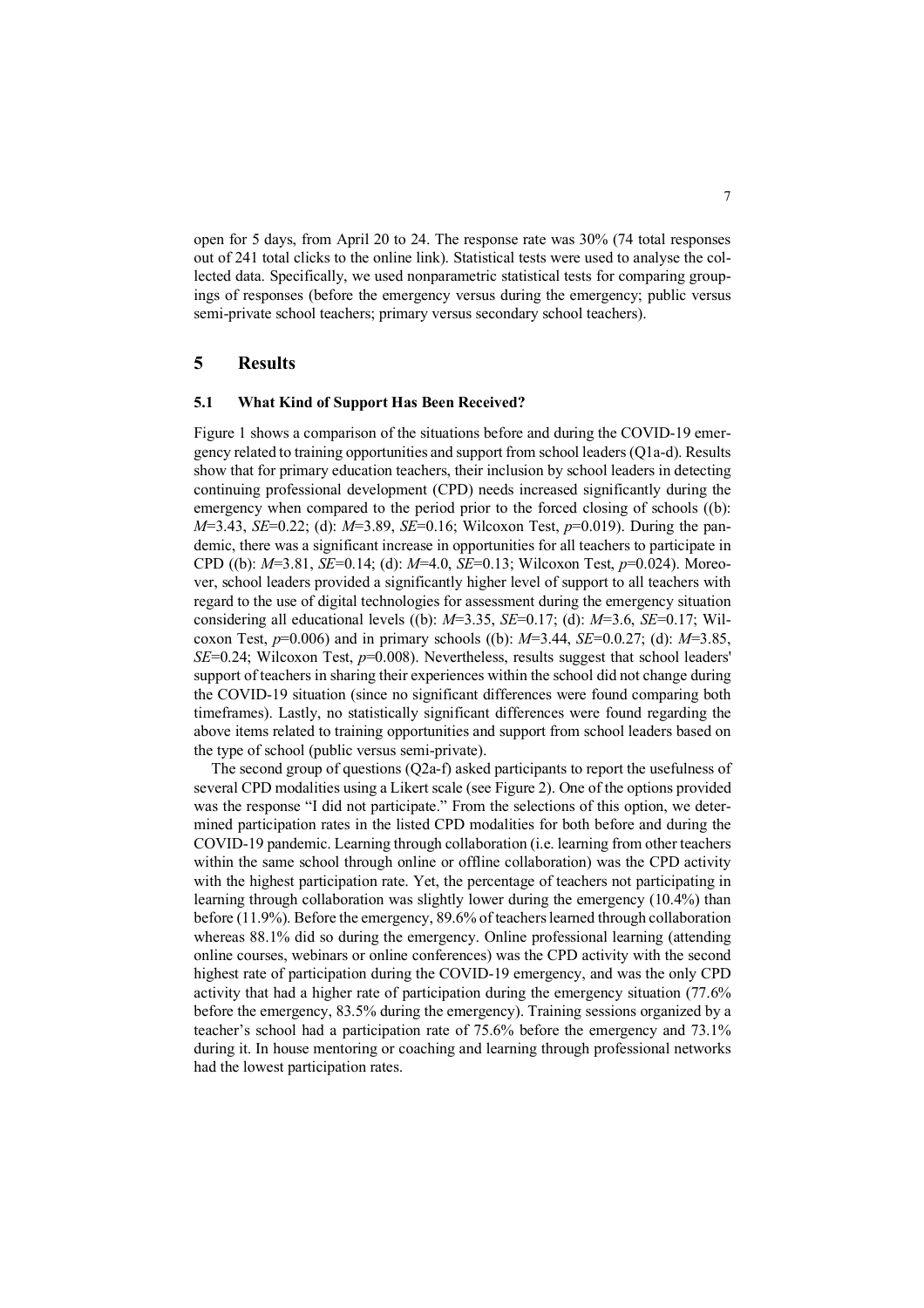

Fig. 1. Schools' support to the continuing professional development (CPD) of teachers (N=67). (b) before the emergency, (d) during the emergency remote teaching. \*significant differences found between b/d items' groups considering all levels \*\*considering Primary teachers.

#### **5.2 What Has Been Useful?**

Figure 2 shows teacher ratings of usefulness for several CPD modalities (Q2a-f). The usefulness ratings of all types of CPD activities were slightly higher during the COVID-19 emergency than before it. As shown in Figure 2, learning through collaboration received the highest usefulness ratings. However, the increase for this modality was not statistically significant. Usefulness ratings for online professional learning were significantly higher during the pandemic compared to before it ((b): *M*=3.98; *SE*=0.12; (d): *M*=4.20; *SE*=0.13; Wilcoxon Test, *p*=0.005). Usefulness ratings for in-house training sessions organised by the school (e.g. workshops by the ICT Coordinator or observing colleagues teaching) were significantly higher during the pandemic compared to before it for Primary school teachers ((b): *M*=3.81, *SE*=0.16; (d): *M*=4.05; *SE*=0.17; Wilcoxon Test, *p*=0.025) but not for Secondary school teachers. Likewise, usefulness ratings for accredited programmes were significantly higher during the pandemic compared for Primary school teachers ((b): *M*=4.11, *SE*=0.18; (d): *M*=4.32; *SE*=0.18; Wilcoxon Test, *p*=0.046) but not for Secondary school teachers. For Secondary school teachers, usefulness ratings for in-house mentoring or coaching were significantly higher during the pandemic in comparison to before it ((b): *M*=4.05, *SE*=0.21; (d): *M*=4.30; *SE*=0.20; Wilcoxon Test, *p*=0.025).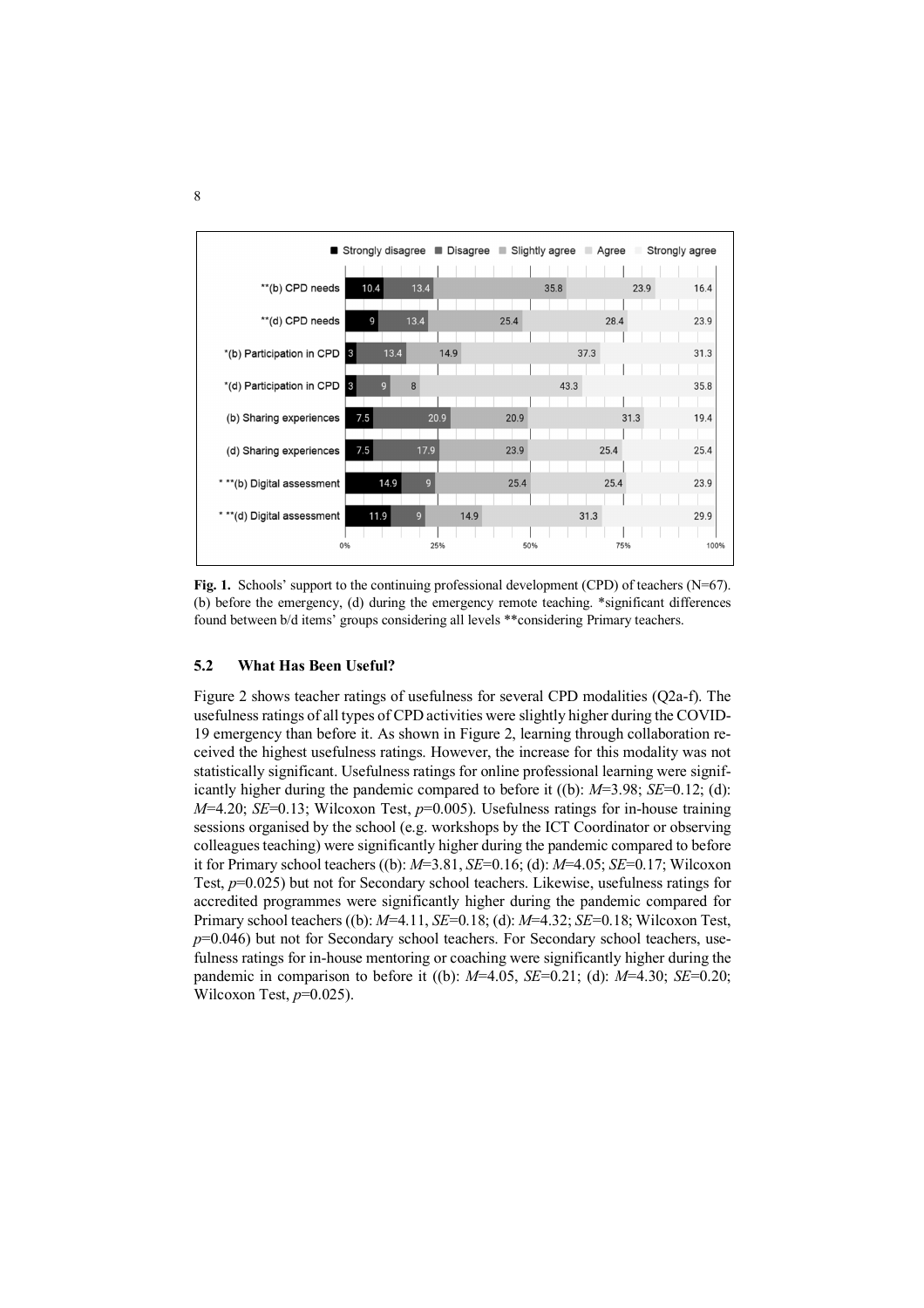

**Fig. 2.** Teachers' perspective about the usefulness of several CPD modalities (N=67). (b) before the emergency, (d) during the emergency remote teaching. **\***significant differences found between b/d items' groups considering all educational levels, \*\*considering only Primary teachers, \*\*\*considering only Secondary teachers.

### **5.3 What Has Been the Impact?**

Figure 3 presents a comparison of teacher confidence levels with regard to using digital technologies for the situations before and during the COVID-19 emergency (Q3a-d). The results show that, during the emergency, teachers had a significantly higher level of confidence in using a variety of devices (such as interactive whiteboards, video projectors) and resources (e.g. online quizzes, mind maps, simulations) than during the period prior to the emergency ((b): *M*=3.59, *SE*=0.14; (d): *M*= 3.77, *SE*=0.14; Wilcoxon Test *p*=0.005). Further, during the pandemic, teachers indicated having a significantly higher level of confidence in communicating with students and parents using digital devices ((b): *M*=4.09, *SE*=0.12; (d): *M*=4.3, *SE*=0.11; Wilcoxon Test *p*=0.002). Both primary and secondary levels presented statistically significant differences for the items above. However, teacher confidence in preparing lesson plans by editing or creating a variety of digital resources (e.g. slide show, images, audio or video) and providing personal feedback and support to students did not present any statistically significant differences compared to the situation before the COVID-19 emergency (neither when comparing all educational levels nor when focusing on primary or secondary in particular).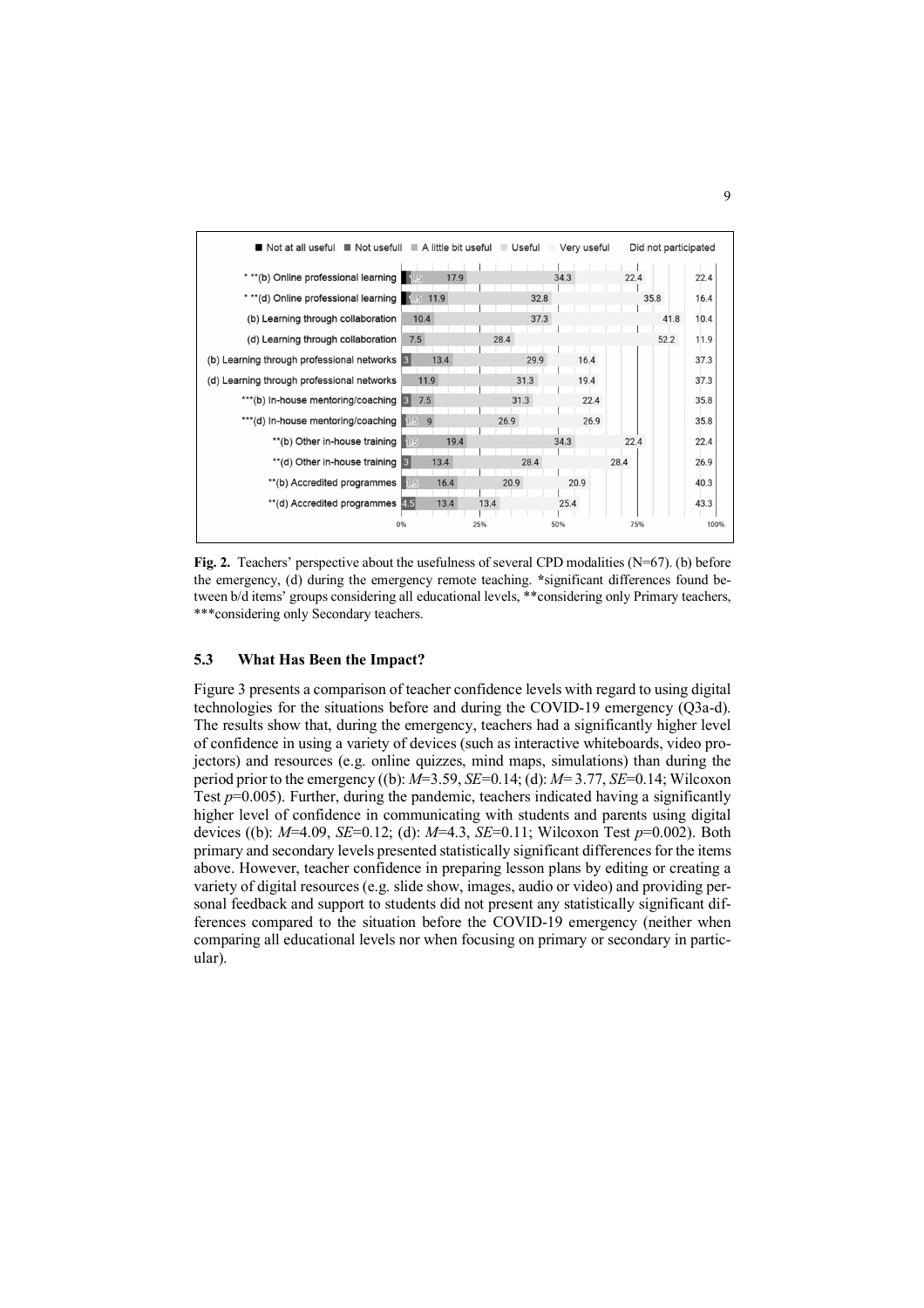

Fig. 3. Teachers' confidence in using digital technologies (N=67). (b) before the emergency, (d) during the emergency remote teaching. \*significant differences found between b/d items' groups considering all educational levels

#### **5.4 What Challenges Have Teachers' Faced?**

Figure 4 shows a list of negative factors affecting teachers' use of digital technologies for teaching and learning. The factors are ordered by frequency levels (highest to lowest) based on the before COVID-19 situation responses (Q4). As many studies have reported [24][25], teachers cite lack of time as the main barrier hindering their adoption of digital technologies for teaching. Consistent with the literature, Figure 4 shows that lack of time was the most frequently marked negative factor for using technologies for teaching and learning before the emergency (*f*=32). Other negative factors before the pandemic were insufficient access to digital equipment  $(f=28)$ , student difficulties accessing digital technologies at home (*f*=23), low digital competences of teachers (*f*=21), and lack of funding (*f*=10).

During the pandemic, aspects related to inclusion and digital divides (i.e. student difficulties in accessing digital technologies and/or Internet at home; students' difficulties in having family support due to issues such as poverty and language) became the most frequently marked negative factors. Lack of time fell to the fifth position. Moreover, 78.1% of teachers stated that, during the emergency, they considered different teaching strategies that could be more inclusive of students who were in difficult situations. Other negative factors experienced during the outbreak were unreliable or slow Internet connections at teachers' homes (*f*=22), lack of time (*f*=19), insufficient access to digital equipment at home  $(f=14)$  and limited or no technical support  $(f=12)$ .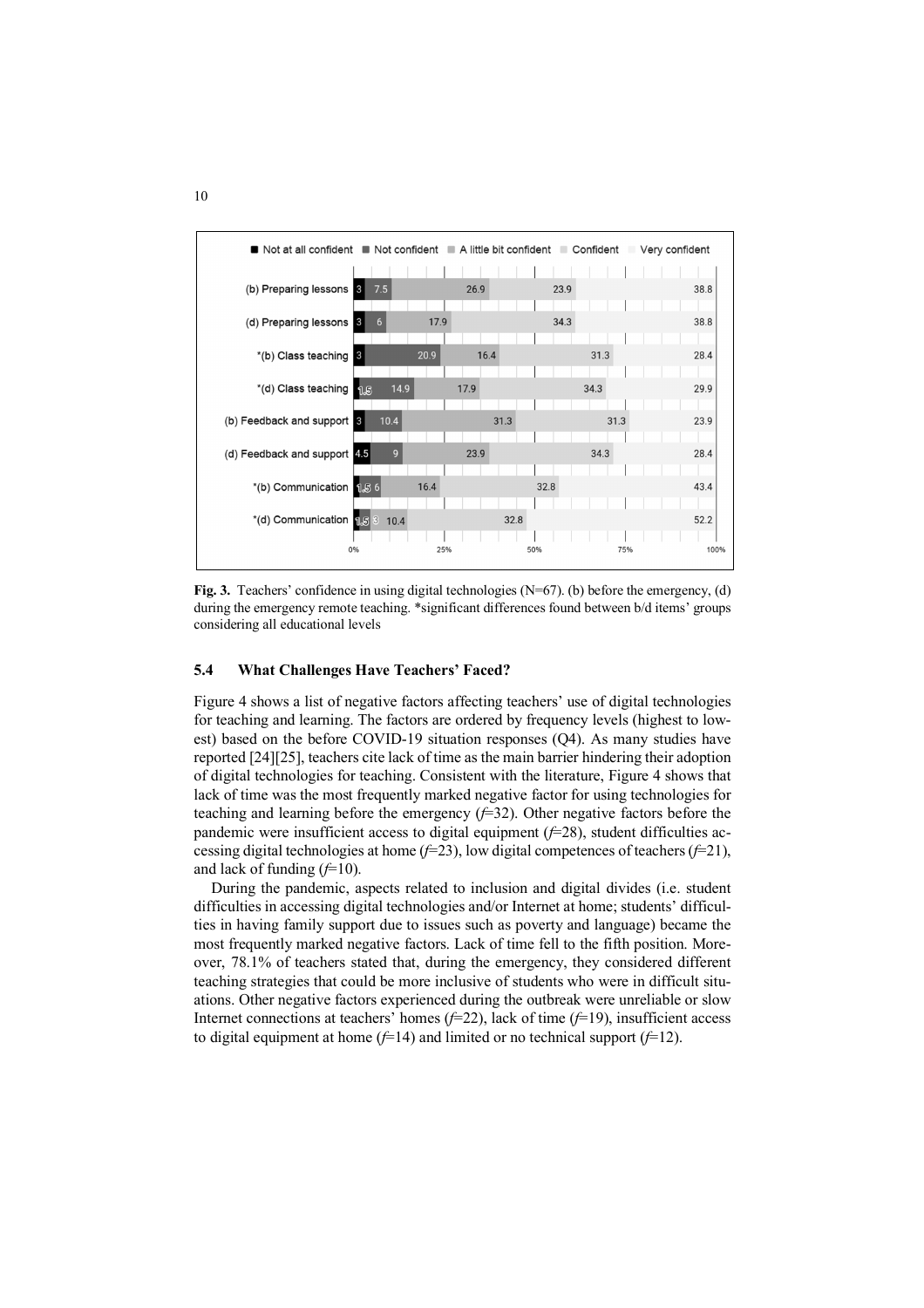

**Fig. 4.** Negative factors affecting the teaching and learning with digital technologies (N=67); Results in frequencies.

### **6 Discussion**

As top-down directives are documented in public records, it's important to also document the bottom-up experiences of those reacting to the messages (i.e. teachers) – in order to gauge what went well, what needs remained unaddressed, and where opportunities lie moving forward. The results suggest that efforts have fallen largely into "emergency remote teaching" with a lower emphasis on effectiveness (pedagogically) and more of an emphasis on communicating and meeting basic requirements. This is evidenced by the type of CPD and support offered to teachers (e.g. online learning vs. peer sharing of resources) and the fact that despite teachers increasing their remote teaching activities there was no change in teacher confidence levels regarding planning online lessons and delivering feedback to students online (e.g. critical pedagogical skills). Yet, for TEL researchers, some important advancements were realized such as increased opportunities for digital skills training, greater involvement of teachers in defining CPD needs, more support for digital assessments, greater confidence in device usage/technologies/resources for teaching and communication. The advancements are closely tied to the previously introduced priorities of the European Commission's Digital Action Plan and work to address some of the needs identified in the TALIS and 2nd Survey of Schools related to ICT training opportunities for teachers. In addition, top-down efforts by MEFP increased teaching resources available to teachers, resulted in bold initiatives to support socially disadvantaged students, and demonstrated flexibility in student evaluation and promotion requirements. This reflects a potential context change in the TEL domain, where the stakeholders (teachers, learners, educational managers, policy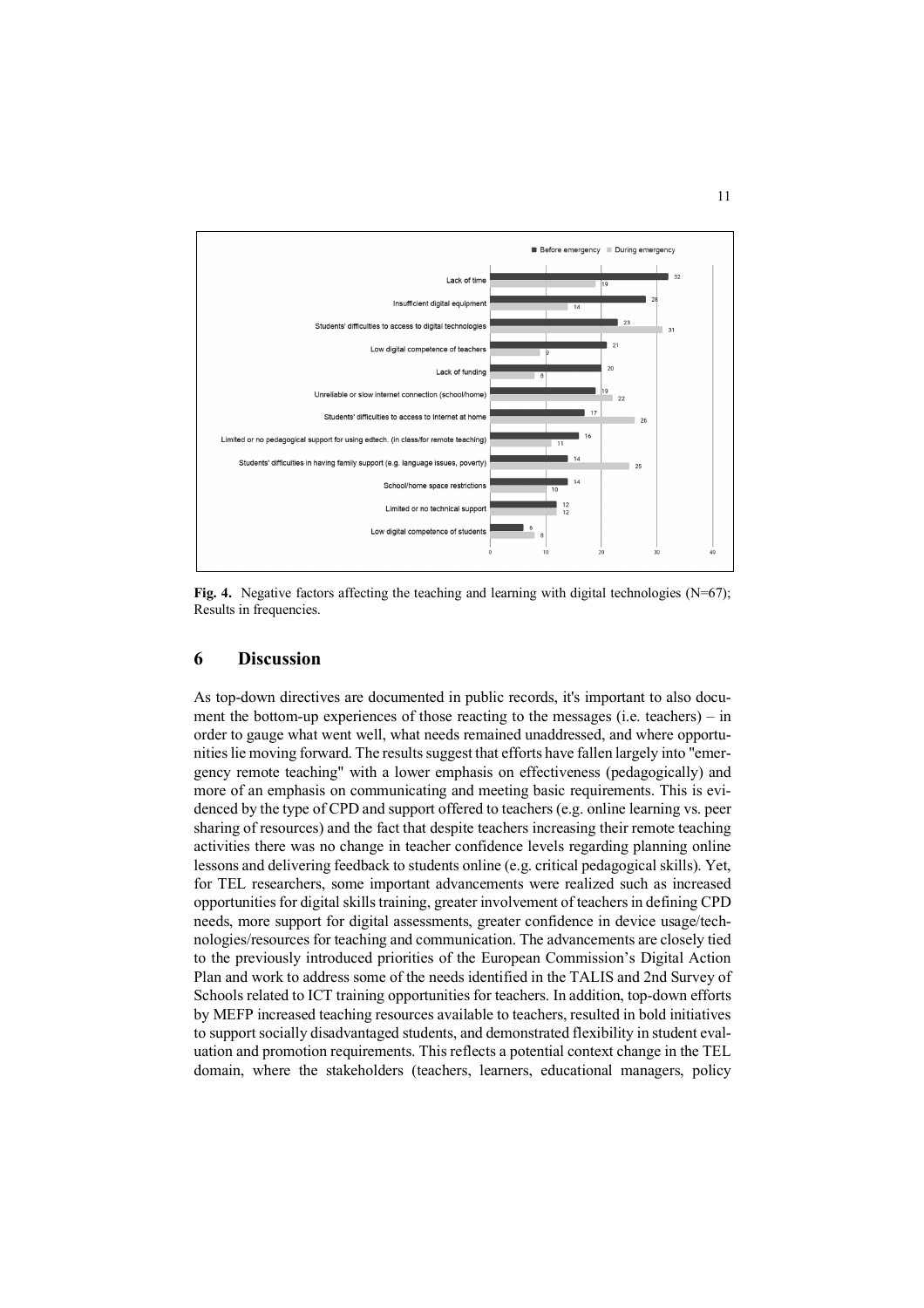makers) may have more elaborated (but partial) knowledge and beliefs about the potential and limitations of technology, with implications in their participation in co-design methodologies and adoption studies.

The main limitations of our study relate to the survey research method followed and the generalizability of our findings. Despite using a validated questionnaire, the results may present an oversimplification of social reality and may be biased by respondents' lack of truth [26]. Moreover, some items from SELFIE may have been misinterpreted by participants. Specifically, the results related to CPD modality usefulness ratings and participation rates should be interpreted with caution. SELFIE instructs participants to only rate the usefulness for CPD activities that teachers had participated in, however, we cannot prove that teachers adhered to these instructions. Further, the generalizability of the results is affected by a limited sample size and by a possible lack of diversity among participants. The focus of the study was on teachers in Spain. Spain ranks 11th out of 28 EU Member States in the Digital Economy and Society Index (DESI) 2019 [9]. Thus, realities in other countries are likely to differ. Although the survey was publicly available for Spanish teachers in general, participants of the study were mostly (92.5%) from Catalonia. Catalonia is an autonomous community in Spain granted certain rights to adapt parts of its competency curriculum (affecting the teaching practices related to digital skills and digitalization). Hence, the reality in other parts of Spain may differ.

Future investigations could include a more detailed analysis of the results based on participants' characteristics (e.g. level of experience, approach to the use of digital technologies or considering teachers' teaching time using technologies in class before the pandemic). Moreover, to develop a more complete picture of the educational implications resulting from the COVID-19 situation, we plan to do a post-emergency study collecting teachers' perspectives (through questionnaires and interviews). Specifically, we aim to investigate if there have been any long-term changes to teacher mindsets regarding the use of digital technologies for teaching and learning because of the rapid advancement of digital competences and technology in education.

# **7 Conclusions**

The purpose of this study was to capture a snapshot of teachers' experiences in Spain during the emergency remote teaching caused by the COVID-19 crisis. We used the SELFIE tool to study from a bottom-up perspective, teacher perspectives on what had gone well, what needs remained unaddressed, and where opportunities may lie moving forward. On the one hand, the participation of teachers in decision-making regarding the identification of their training needs increased, as did their participation and ratings of usefulness for online professional learning. On the other hand, the emergency situation revealed factors affecting teachers' abilities to carry out online education, such as the digital divide among students and a lack of technical resources and technical support. Even in the early stages of emergency remote teaching from which our study was conducted, teachers gained a greater awareness of and confidence in using a wide variety of technologies and resources (e.g. especially those that support communication and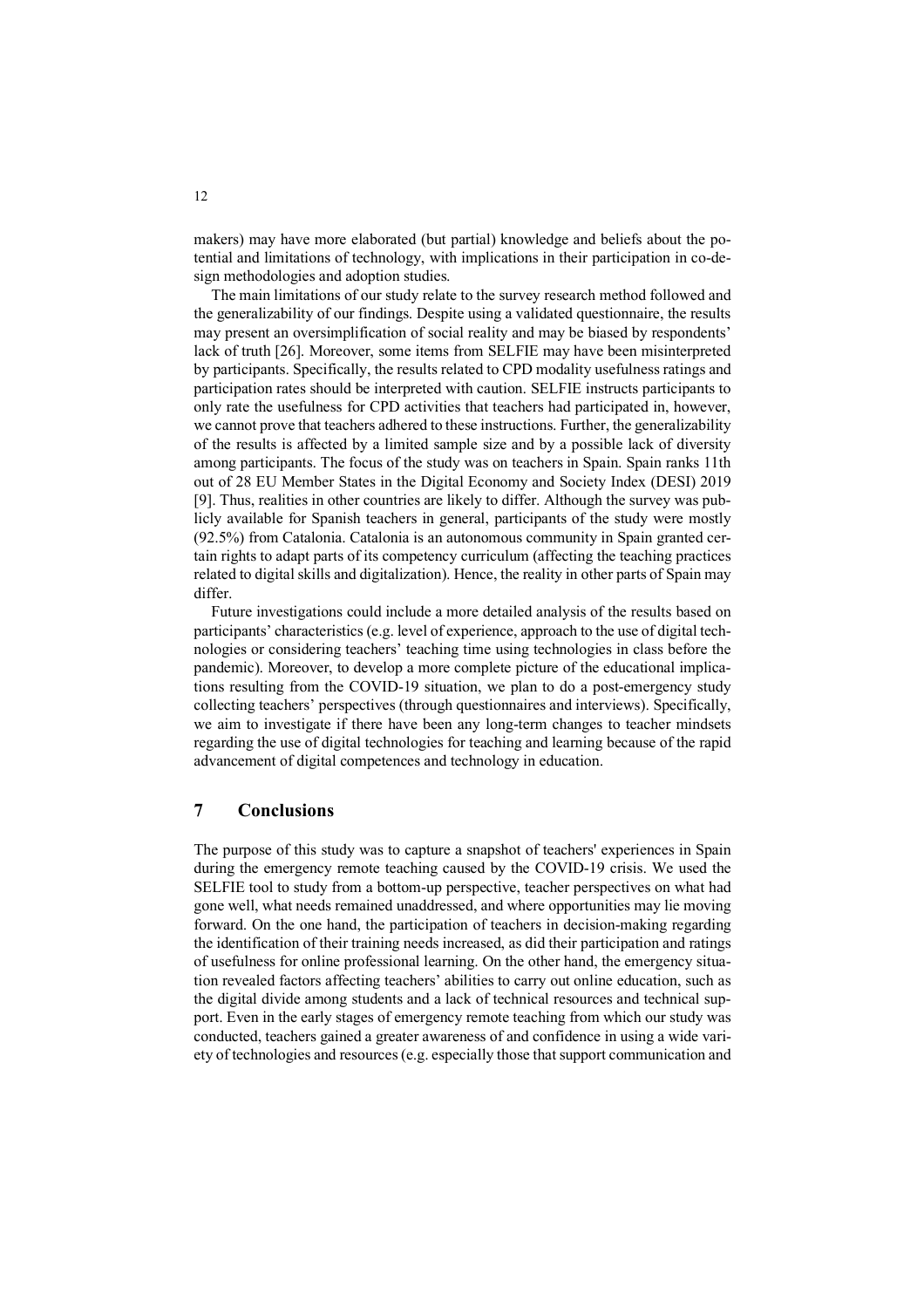assessment). This rapid advancement of digital competences and technology in education offers to bolster TEL research opportunities that relate to or build off of the emergency remote teaching experiences of teachers.

**Acknowledgements.** The authors would like to thank all the teachers who participated in the survey. This work has been partially funded by the EU Regional Development Fund, the National Research Agency of the Spanish Ministry of Science, Innovation and Universities and Erasmus+, under project grants TIN2017-85179-C3-3-R, 2019-1- FI01-KA201-060881, 2019-1-ES01-KA201-065279. D. Hernández-Leo acknowledges the support by ICREA under the ICREA Academia programme.

### **References**

- 1. Hodges, C., Moore, S., Lockee, B., Trust, T., Bond, A.: The Difference Between Emergency Remote Teaching and Online Learning (2020). Retrieved from https://er.educause.edu/articles/2020/3/the-difference-between-emergency-remote-teaching-and-online-learning
- 2. European Commission: Communication from the Commission to the European Parliament, the Council, the European Economic and Social Committee and the Committee of the Regions on the Digital Education Action Plan (2018). Retrieved from https://eur-lex.europa.eu/legal-content/EN/TXT/?uri=COM:2018:22:FIN
- 3. Schleicher, A.: Teaching and Learning International Survey TALIS 2018 Insights and Interpretations (2020). Retrieved from http://www.oecd.org/education/talis/TALIS2018\_insights\_and\_interpretations.pdf
- 4. European Commission: 2nd Survey of Schools: ICT in Education (2019). Retrieved from https://ec.europa.eu/digital-single-market/en/news/2nd-survey-schools-ict-education
- 5. Kampylis, P., Punie, Y., Devine, J.: Promoting effective digital-age learning A European framework for digitally-competent educational organisations. JRC Technical Reports (2015). https://doi.org/10.2791/54070
- 6. European Commission: Selfie Guide for School Coordinators (2018). https://ec.europa.eu/education/schools-go-digital\_en
- 7. Mor, Y., Craft, B., Hernández-Leo, D.: Editorial: The art and science of learning design. Journal of Research in Learning Technologies 21 (2013) https://doi.org/10.3402/rlt.v21i0.22513
- 8. Asensio-Pérez, J. I., Dimitriadis, Y., Pozzi, F., Hernández-Leo, D., Prieto, L. P., Persico, D., Villagrá-Sobrino, S. L.: Towards teaching as design: Exploring the interplay between fulllifecycle learning design tooling and Teacher Professional Development. Computers & Education, 114, 92-116 (2017)
- 9. European Commission: The Digital Economy and Society Index (DESI) (2019). Retrieved from https://ec.europa.eu/digital-single-market/en/desi
- 10. Ferrero, B.: Coronavirus: Los alumnos arrancan sus clases 'online' en el caos de la reclusión. El País(2020, March 17). Retrieved from https://elpais.com/espana/madrid/2020-03-16/losalumnos-arrancan-sus-clases-online-en-el-caos-de-la-reclusion.html
- 11. La Moncloa: Educación y Formación Profesional y las comunidades autónomas acuerdan mantener la duración del curso escolar hasta junio (2020, April 15). Retrieved from https://www.lamoncloa.gob.es/serviciosdeprensa/notasprensa/educacion/paginas/2020/140420-educacion.aspx